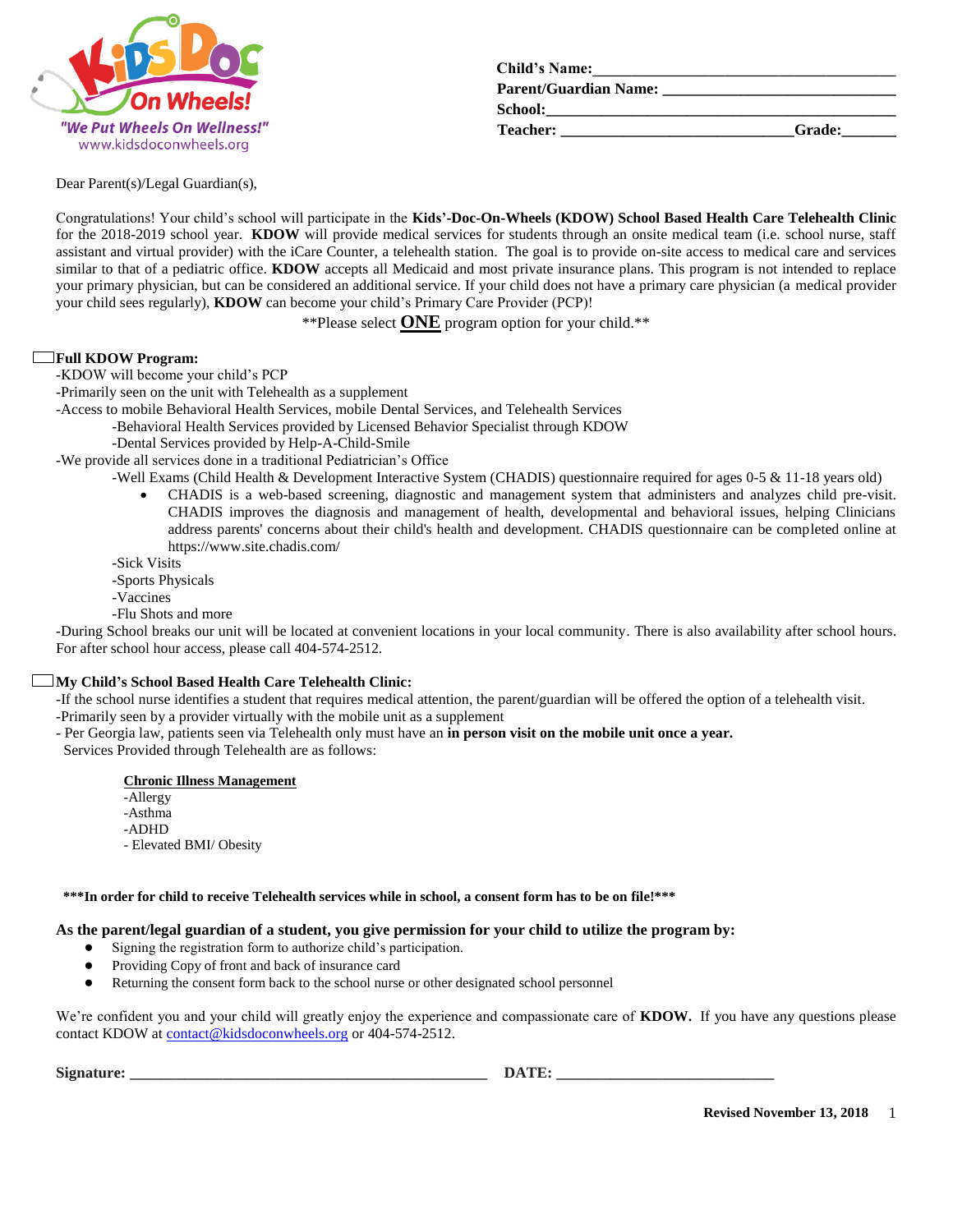

| <b>Child's Name:</b>         |               |
|------------------------------|---------------|
| <b>Parent/Guardian Name:</b> |               |
| School:                      |               |
| Teacher:                     | <b>Grade:</b> |
|                              |               |

#### **WHAT TYPE OF MEDICAL INSURANCE DO YOU CURRENTLY HAVE?**

PLEASE PROVIDE PROOF OF INSURANCE OR MEDICAID YOU MAY BE HELD FINANCIALLY RESPONSIBLE FOR SERVICES RENDERED. PLEASE LIST ALL INSURANCE COVERAGE THE CHILD IS ELIGIBLE FOR.

| Name of Policy Holder/Guarantor | Date of Birth                                            | <b>Relationship to Patient</b> |  |
|---------------------------------|----------------------------------------------------------|--------------------------------|--|
| Name of Insurance /Medicaid     | ID/Policy $#$                                            | Group #                        |  |
| <b>Secondary Insurance Name</b> | Policy #                                                 | Group#                         |  |
|                                 | <b>Please check if applicable:</b><br><b>Not Insured</b> |                                |  |

## **CONSENT/REFUSAL FORM FOR THE USE OF TELEHEALTH**

PURPOSE: The purpose of this form is to enroll your child into the Kids'-Doc-On-Wheels, Inc. (KDOW) telemedicine program in connection with the following procedure(s) and/or services: **Medical Services, Dental Services, and Behavioral Health Services.**

- 1. NATURE OF TELEHEALTH CONSULT: During the telemedicine consultation:
	- a. Details of your child's medical history, examinations, x-rays, and test will be discussed with our healthcare professionals through the use
	- of interactive video, audio, and telecommunication technology.
		- b. A clothed physical examination of your child may take place.
	- c. A non-medical technician may be present in the telemedicine studio to aid in the video transmission.

d. Video, audio, and/or photo recordings may be taken of your child during the procedure(s) or service(s).

e. Parent(s)/Legal guardian(s) will have the option of being present for the evaluation in person by phone or via link [\(www.kidsdoconwheels.org;](http://www.kidsdoconwheels.org/) [www.emdanywhere.com\)](http://www.emdanywhere.com/) that is sent from the telemedicine system to allow them to participate using a desktop or smartphone. If you are unable to participate, you will receive a timely follow-up communication from a KDOW representative regarding the child's medical evaluation and treatment.

- 2. MEDICAL INFORMATION & RECORDS: All existing laws regarding your access to your child's medical information and medical records, apply to this telemedicine consultation. Please note, not all telecommunications are recorded and stored. Additionally, dissemination of any patientidentifiable images or information for this telemedicine interaction to researchers or other entities shall not occur without your consent.
- 3. CONFIDENTIALITY: Reasonable and appropriate efforts have been made to eliminate any confidentiality risks associated with the telemedicine consultation, and all existing confidentiality protections under federal and Georgia state law apply to information disclosed during this telemedicine consultation.
- 4. RIGHTS: You may withhold or withdraw consent to the telemedicine consultation at any time without affecting your child's right to future care or treatment or risking the loss or withdrawal of any program benefits to which you would otherwise be entitled.
- 5. DISPUTES: You agree that any dispute arriving from the telemedicine consult will be resolved in Georgia, and that Georgia law shall apply to all disputes.
- 6. RISKS, CONSEQUENCES, & BENEFITS: You have been advised of all the potential risks, consequences, and benefits of telemedicine. Your child's healthcare practitioner has discussed with you the information provided above. You have had the opportunity to ask questions about the information presented on this form and the telemedicine consultation during regularly scheduled school meetings. All your questions have been answered, and you understand the written information provided above.

I **agree** to participate in my child's School Based Health Care Telehealth Clinic.

|                                                                                   |       | If signed by someone other than the patient, indicate relationship: |  |
|-----------------------------------------------------------------------------------|-------|---------------------------------------------------------------------|--|
| I refuse to participate in my child's School Based Health Care Telehealth Clinic. |       |                                                                     |  |
| Signature:                                                                        |       | If signed by someone other than the patient, indicate relationship: |  |
| WITNESS:                                                                          | DATE: | TIME:                                                               |  |

**Revised November 13, 2018** 2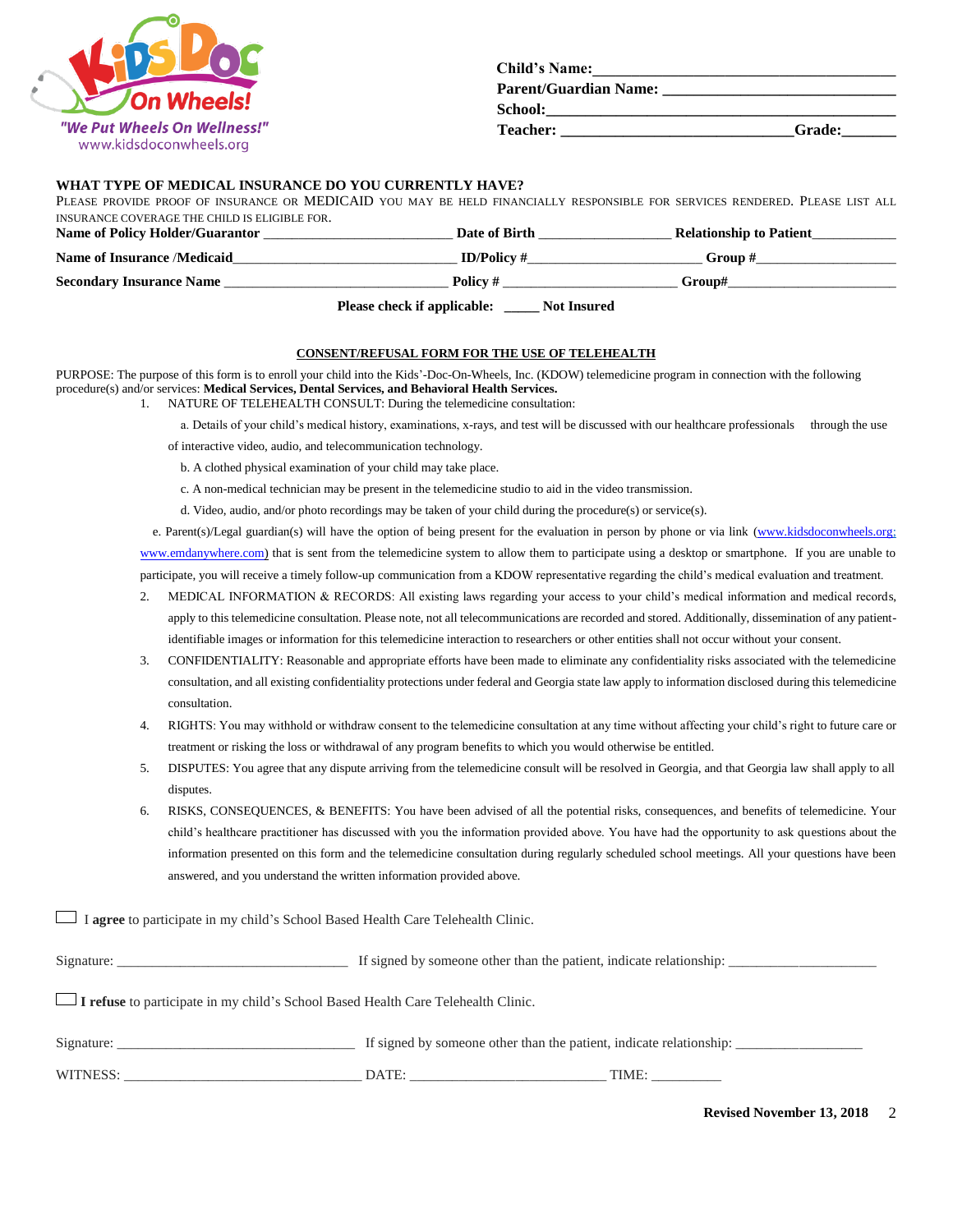| On Wheels!<br>"We Put Wheels On Wellness!"                                                                                                                                                                                           |                                                                                 |                        | Teacher: _____________________________Grade:__                                                                                                                                                                                 |  |
|--------------------------------------------------------------------------------------------------------------------------------------------------------------------------------------------------------------------------------------|---------------------------------------------------------------------------------|------------------------|--------------------------------------------------------------------------------------------------------------------------------------------------------------------------------------------------------------------------------|--|
| www.kidsdoconwheels.org                                                                                                                                                                                                              |                                                                                 |                        |                                                                                                                                                                                                                                |  |
|                                                                                                                                                                                                                                      | <b>Patient Information</b>                                                      |                        |                                                                                                                                                                                                                                |  |
| Child's Full Name (First, Middle, Last)<br>Child's Full Name (First, Middle, Last)<br>Child's Full Name (First, Middle, Last)                                                                                                        |                                                                                 |                        |                                                                                                                                                                                                                                |  |
| <b>Race:</b><br>American Indian/Alaskan Native                                                                                                                                                                                       |                                                                                 |                        |                                                                                                                                                                                                                                |  |
| Address <b>a Apple 2018 Apple 2018 Apple 2018 Apple 2018 Apple 2018 Apple 2018</b>                                                                                                                                                   |                                                                                 |                        |                                                                                                                                                                                                                                |  |
|                                                                                                                                                                                                                                      |                                                                                 |                        |                                                                                                                                                                                                                                |  |
|                                                                                                                                                                                                                                      |                                                                                 |                        |                                                                                                                                                                                                                                |  |
|                                                                                                                                                                                                                                      |                                                                                 |                        |                                                                                                                                                                                                                                |  |
|                                                                                                                                                                                                                                      |                                                                                 |                        |                                                                                                                                                                                                                                |  |
|                                                                                                                                                                                                                                      |                                                                                 |                        |                                                                                                                                                                                                                                |  |
|                                                                                                                                                                                                                                      |                                                                                 |                        |                                                                                                                                                                                                                                |  |
| Name of individual who can make medical decisions for your child in your absence:                                                                                                                                                    |                                                                                 |                        |                                                                                                                                                                                                                                |  |
|                                                                                                                                                                                                                                      |                                                                                 |                        | <b>Relationship to Patient</b>                                                                                                                                                                                                 |  |
|                                                                                                                                                                                                                                      |                                                                                 | <b>GENERAL HISTORY</b> |                                                                                                                                                                                                                                |  |
|                                                                                                                                                                                                                                      | Does the patient have any allergies to medications, food and /or anything else? |                        |                                                                                                                                                                                                                                |  |
|                                                                                                                                                                                                                                      |                                                                                 |                        |                                                                                                                                                                                                                                |  |
| List here experiences are the set of the set of the set of the set of the set of the set of the set of the set of the set of the set of the set of the set of the set of the set of the set of the set of the set of the set o       |                                                                                 |                        | Reactions and the second services of the services of the services of the services of the services of the services of the services of the services of the services of the services of the services of the services of the servi |  |
|                                                                                                                                                                                                                                      |                                                                                 |                        |                                                                                                                                                                                                                                |  |
| List here <b>contract the contract of the contract of the contract of the contract of the contract of the contract of the contract of the contract of the contract of the contract of the contract of the contract of the contra</b> | Please List Daily Medication Names and Dosages:                                 |                        | Reactions                                                                                                                                                                                                                      |  |
|                                                                                                                                                                                                                                      |                                                                                 |                        |                                                                                                                                                                                                                                |  |
|                                                                                                                                                                                                                                      |                                                                                 |                        |                                                                                                                                                                                                                                |  |
| Any Health Problems Under Treatment?   Yes   No                                                                                                                                                                                      |                                                                                 |                        |                                                                                                                                                                                                                                |  |
| If yes, explain Where treatment was received?                                                                                                                                                                                        |                                                                                 |                        |                                                                                                                                                                                                                                |  |
| Has your child seen a doctor in the last year? _____Yes ___No<br>If yes, how many times? Please Circle: 1 time $\bigcirc$ 2 times $\bigcirc$ 3 times $\bigcirc$ 4 or more times $\bigcirc$                                           |                                                                                 |                        |                                                                                                                                                                                                                                |  |
|                                                                                                                                                                                                                                      |                                                                                 |                        |                                                                                                                                                                                                                                |  |
| Has your child used a Hospital Emergency Room in the last year? ____Yes ___No                                                                                                                                                        |                                                                                 |                        |                                                                                                                                                                                                                                |  |
| If yes, how many times? (Please Circle): 1 time $\bigcirc$ 2 times $\bigcirc$ 3 times $\bigcirc$ 4 or more times $\bigcirc$                                                                                                          |                                                                                 |                        |                                                                                                                                                                                                                                |  |
|                                                                                                                                                                                                                                      |                                                                                 |                        |                                                                                                                                                                                                                                |  |
|                                                                                                                                                                                                                                      |                                                                                 |                        |                                                                                                                                                                                                                                |  |
| Was your child in the hospital overnight in the last year? The Mess Theory No.                                                                                                                                                       |                                                                                 |                        |                                                                                                                                                                                                                                |  |
|                                                                                                                                                                                                                                      |                                                                                 |                        |                                                                                                                                                                                                                                |  |

**Revised November 13, 2018** 3